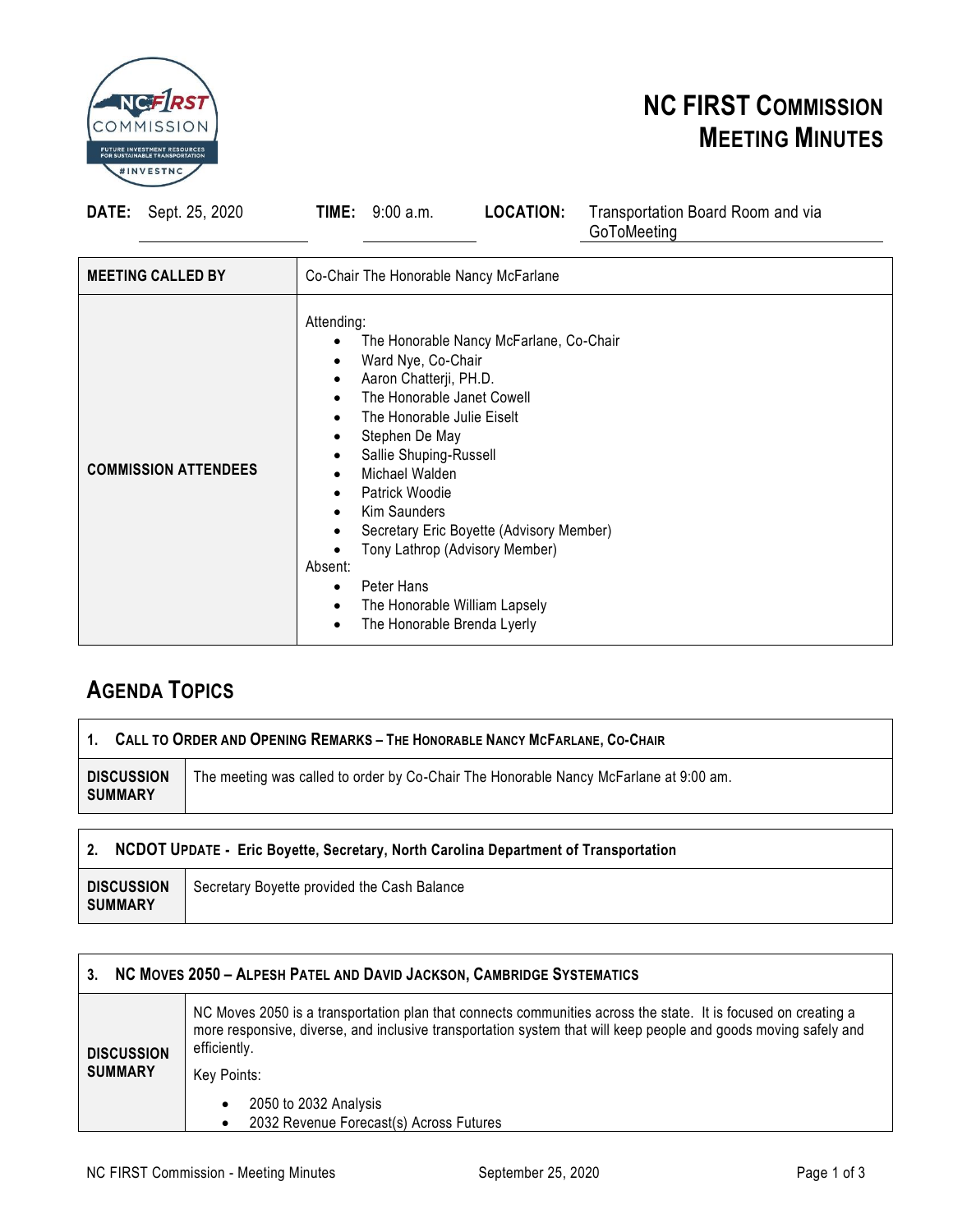

• 2032 Consensus Revenue Forecast

#### 4. CRAFTS DEMONSTRATION - JOHNNY STOVER, DEPUTY DIRECTOR, OFFICE OF STRATEGIC INITIATIVES AND PROGRAM **SUPPORT**

| This presentation showed an interactive dashboard that has a developing transportation needs simulator to<br><b>DISCUSSION</b><br>compare and evaluate different scenarios and their corresponding costs.<br>SUMMARY |
|----------------------------------------------------------------------------------------------------------------------------------------------------------------------------------------------------------------------|
|----------------------------------------------------------------------------------------------------------------------------------------------------------------------------------------------------------------------|

#### 5. WORKGROUP REVIEW - JAIME RALL, COMMISSION CONSULTANT AND AMNA CAMERON, DEPUTY DIRECTORY, OFFICE OF **STRATEGIC INITIATIVES AND PROGRAM SUPPORT**

|                                     | A. Local Government Workgroup - Jaime Rall, Commission Consultant                                                                                                                                                                                                                                                                                                                                                                                                                                                                                                                                                                                                                                                                                                                                                                                                                                                                                                                                                                                                                                                                                                                                                                                                                                                                                                                                                                                                                                                                                                                                                                                                                                                                                                                                                                                                                                                                                                                                                                                                                                                                                                                                                                                                                                                                                                |
|-------------------------------------|------------------------------------------------------------------------------------------------------------------------------------------------------------------------------------------------------------------------------------------------------------------------------------------------------------------------------------------------------------------------------------------------------------------------------------------------------------------------------------------------------------------------------------------------------------------------------------------------------------------------------------------------------------------------------------------------------------------------------------------------------------------------------------------------------------------------------------------------------------------------------------------------------------------------------------------------------------------------------------------------------------------------------------------------------------------------------------------------------------------------------------------------------------------------------------------------------------------------------------------------------------------------------------------------------------------------------------------------------------------------------------------------------------------------------------------------------------------------------------------------------------------------------------------------------------------------------------------------------------------------------------------------------------------------------------------------------------------------------------------------------------------------------------------------------------------------------------------------------------------------------------------------------------------------------------------------------------------------------------------------------------------------------------------------------------------------------------------------------------------------------------------------------------------------------------------------------------------------------------------------------------------------------------------------------------------------------------------------------------------|
|                                     | - convened August 31, 2020                                                                                                                                                                                                                                                                                                                                                                                                                                                                                                                                                                                                                                                                                                                                                                                                                                                                                                                                                                                                                                                                                                                                                                                                                                                                                                                                                                                                                                                                                                                                                                                                                                                                                                                                                                                                                                                                                                                                                                                                                                                                                                                                                                                                                                                                                                                                       |
|                                     | -discussed possible modifications to existing local revenue streams along with additional funding sources                                                                                                                                                                                                                                                                                                                                                                                                                                                                                                                                                                                                                                                                                                                                                                                                                                                                                                                                                                                                                                                                                                                                                                                                                                                                                                                                                                                                                                                                                                                                                                                                                                                                                                                                                                                                                                                                                                                                                                                                                                                                                                                                                                                                                                                        |
|                                     | $1_{-}$                                                                                                                                                                                                                                                                                                                                                                                                                                                                                                                                                                                                                                                                                                                                                                                                                                                                                                                                                                                                                                                                                                                                                                                                                                                                                                                                                                                                                                                                                                                                                                                                                                                                                                                                                                                                                                                                                                                                                                                                                                                                                                                                                                                                                                                                                                                                                          |
| <b>DISCUSSION</b><br><b>SUMMARY</b> | requiring state authorization<br><b>Key Findings</b><br>NC's transportation network is an integrated, statewide system that requires robust<br>a)<br>investment at all levels of government to facilitate the movement of people and goods<br>and ensure economic vitality and competitiveness across the state<br>Local revenues are a critical component of a comprehensive and forward-thinking<br>b)<br>transportation investment strategy, but cannot make up for state shortfalls<br>NC statute places several restrictions on local authority to fund and finance<br>C)<br>transportation projects, especially in comparison to other states<br>Expanded local flexibility across the board, within a rational statutory framework that<br>d)<br>includes both incentives an penalties, will help provide the critical and necessary<br>resources to build and maintain transportation infrastructure at the local level<br><b>Submitted Statutory Recommendations</b><br>2 <sub>1</sub><br>Authorize additional local option taxes for transportation investment<br>a)<br>As part of any actions to explore or pursue mileage-based user fees in NC, include<br>b)<br>statutory provisions that allow similar local option mileage-based fees for the<br>construction and maintenance of local roads<br>Authorize various public-private partnership (P3 or PPP) arrangements<br>C)<br>Re-establish the state-funded state infrastructure bank (SIB) and identify a funding<br>d)<br>source for both the state SIB and the aviation SIB, so that they can continue to offer<br>loans and other types of financial assistance to transportation facilities and projects that<br>will contribute to meeting the state's transportation goals<br>Authorize and establish local infrastructure banks and trust funds<br>e)<br>Remove the current statutory prohibition that prohibits local governments from imposing<br>f)<br>fees, requiring licenses, or otherwise regulating Transportation Network Companies<br>such as Uber and Lyft (N.C. Gen. Stat. 20-280.10)<br>Remove the current statutory prohibition that prohibits local governments from imposing<br>g)<br>a franchise tax, license tax, or other fees on motor carriers (N.C. Gen. Stat 20-97[e])<br>Expand local authority to use "value capture" techniques, an umbrella term for a<br>h) |
|                                     | number of revenue options that leverage increases in property values, economic                                                                                                                                                                                                                                                                                                                                                                                                                                                                                                                                                                                                                                                                                                                                                                                                                                                                                                                                                                                                                                                                                                                                                                                                                                                                                                                                                                                                                                                                                                                                                                                                                                                                                                                                                                                                                                                                                                                                                                                                                                                                                                                                                                                                                                                                                   |
|                                     | activity, and growth that result from infrastructure investments                                                                                                                                                                                                                                                                                                                                                                                                                                                                                                                                                                                                                                                                                                                                                                                                                                                                                                                                                                                                                                                                                                                                                                                                                                                                                                                                                                                                                                                                                                                                                                                                                                                                                                                                                                                                                                                                                                                                                                                                                                                                                                                                                                                                                                                                                                 |
|                                     | B. Finance Workgroup - Amna Cameron, Deputy Director, Office of Strategic Initiatives and Program Support                                                                                                                                                                                                                                                                                                                                                                                                                                                                                                                                                                                                                                                                                                                                                                                                                                                                                                                                                                                                                                                                                                                                                                                                                                                                                                                                                                                                                                                                                                                                                                                                                                                                                                                                                                                                                                                                                                                                                                                                                                                                                                                                                                                                                                                        |
|                                     | -convened August 25, 2020 and September 8, 2020 to discuss possible modifications to existing state and                                                                                                                                                                                                                                                                                                                                                                                                                                                                                                                                                                                                                                                                                                                                                                                                                                                                                                                                                                                                                                                                                                                                                                                                                                                                                                                                                                                                                                                                                                                                                                                                                                                                                                                                                                                                                                                                                                                                                                                                                                                                                                                                                                                                                                                          |
|                                     | local laws and policies with the goal of expanding existing authority and removing barriers to innovation                                                                                                                                                                                                                                                                                                                                                                                                                                                                                                                                                                                                                                                                                                                                                                                                                                                                                                                                                                                                                                                                                                                                                                                                                                                                                                                                                                                                                                                                                                                                                                                                                                                                                                                                                                                                                                                                                                                                                                                                                                                                                                                                                                                                                                                        |